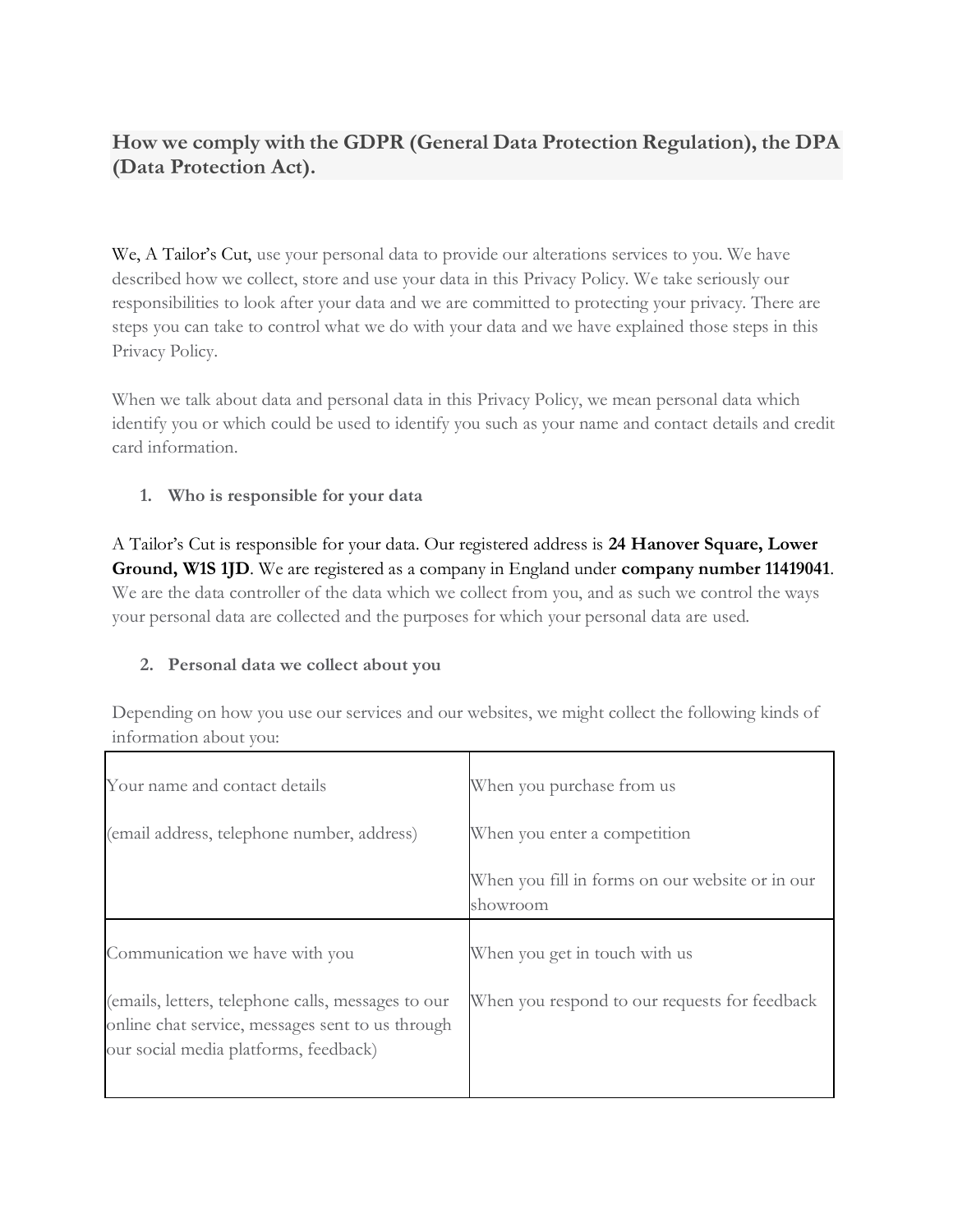| We use CCTV in our showroom                                                                                                                                   |
|---------------------------------------------------------------------------------------------------------------------------------------------------------------|
| When you use our digital systems and services<br>When you update your account information                                                                     |
| When you open our marketing emails<br>When you fill in forms on our website<br>When you get in touch with us<br>When you opt in to receiving messages from us |
| When facilitating payment by card                                                                                                                             |
|                                                                                                                                                               |

### **3. How we use your personal data**

We can only use your personal data if we have a proper reason for doing so. According to the law, we can only use your data for one or more of these reasons:

- To fulfil a contract we have with you, or
- If we have a legal duty to use your data for a particular reason, or
- When you consent to it, or
- When it is in our legitimate interests.

Legitimate interests are our business or commercial reasons for using your data, but even so, we will not unfairly put our legitimate interests above what is best for you.

In the table below, we have set out the different ways in which we use your personal data and the reasons we rely on for using that data.

If we rely on our legitimate interests for using your personal data, we will explain that to you.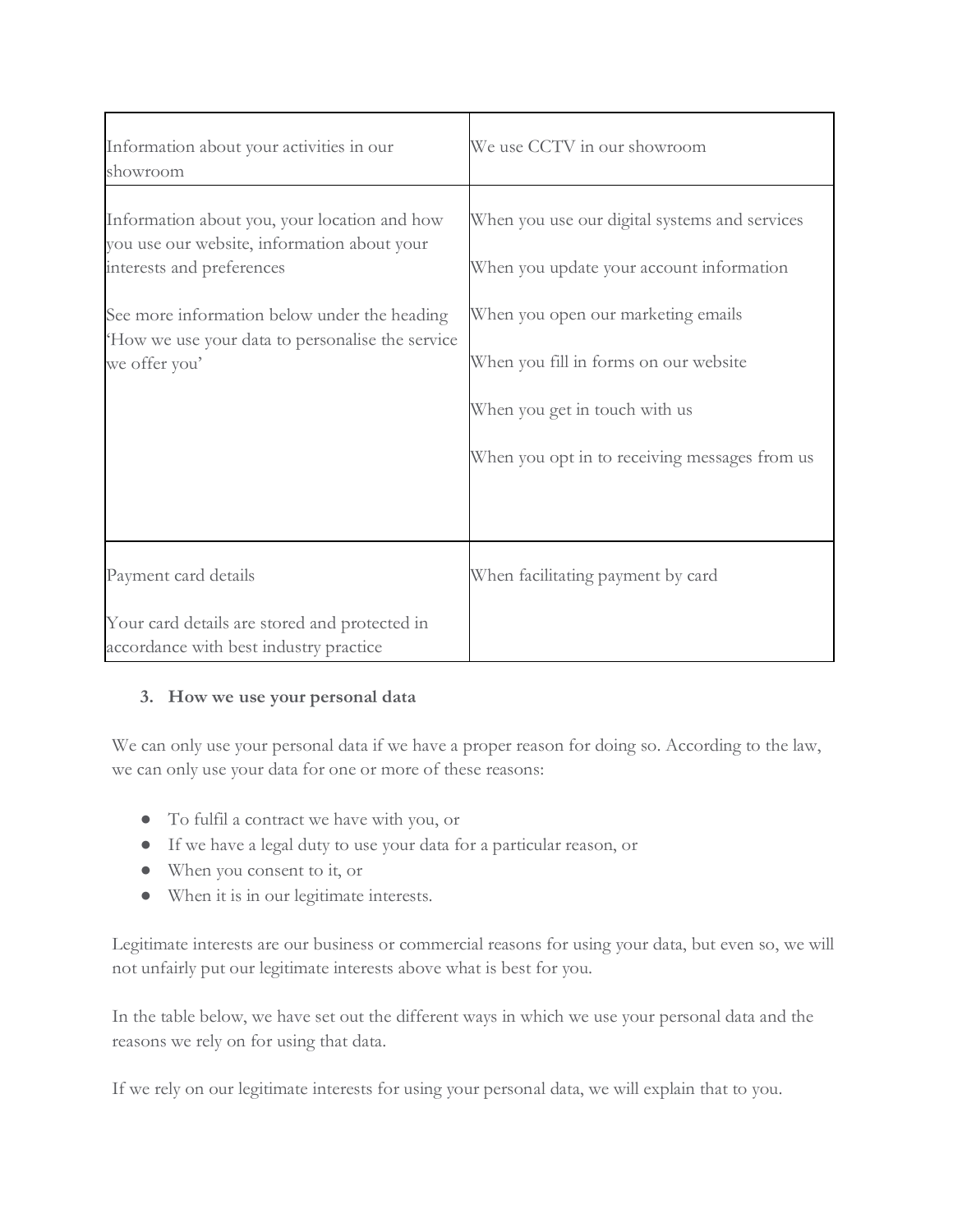| What we use your personal                                                                                      | Legal grounds for using it                       | Our legitimate interests                                                                                                                                                                                                                                                                                                                                        |
|----------------------------------------------------------------------------------------------------------------|--------------------------------------------------|-----------------------------------------------------------------------------------------------------------------------------------------------------------------------------------------------------------------------------------------------------------------------------------------------------------------------------------------------------------------|
| data for                                                                                                       |                                                  |                                                                                                                                                                                                                                                                                                                                                                 |
| To provide services to<br>you<br>Communicating with<br>you and to send you<br>information about our<br>service | Our legitimate<br>interests<br>With your consent | Keeping our records<br>up to date, working out<br>which of our products<br>and services may<br>interest you<br>Developing products<br>and services and what<br>we charge for them<br>Identifying or defining<br>types of customers for<br>new products of<br>services<br>Being efficient about<br>how we provide our<br>services and fulfil our<br>legal duties |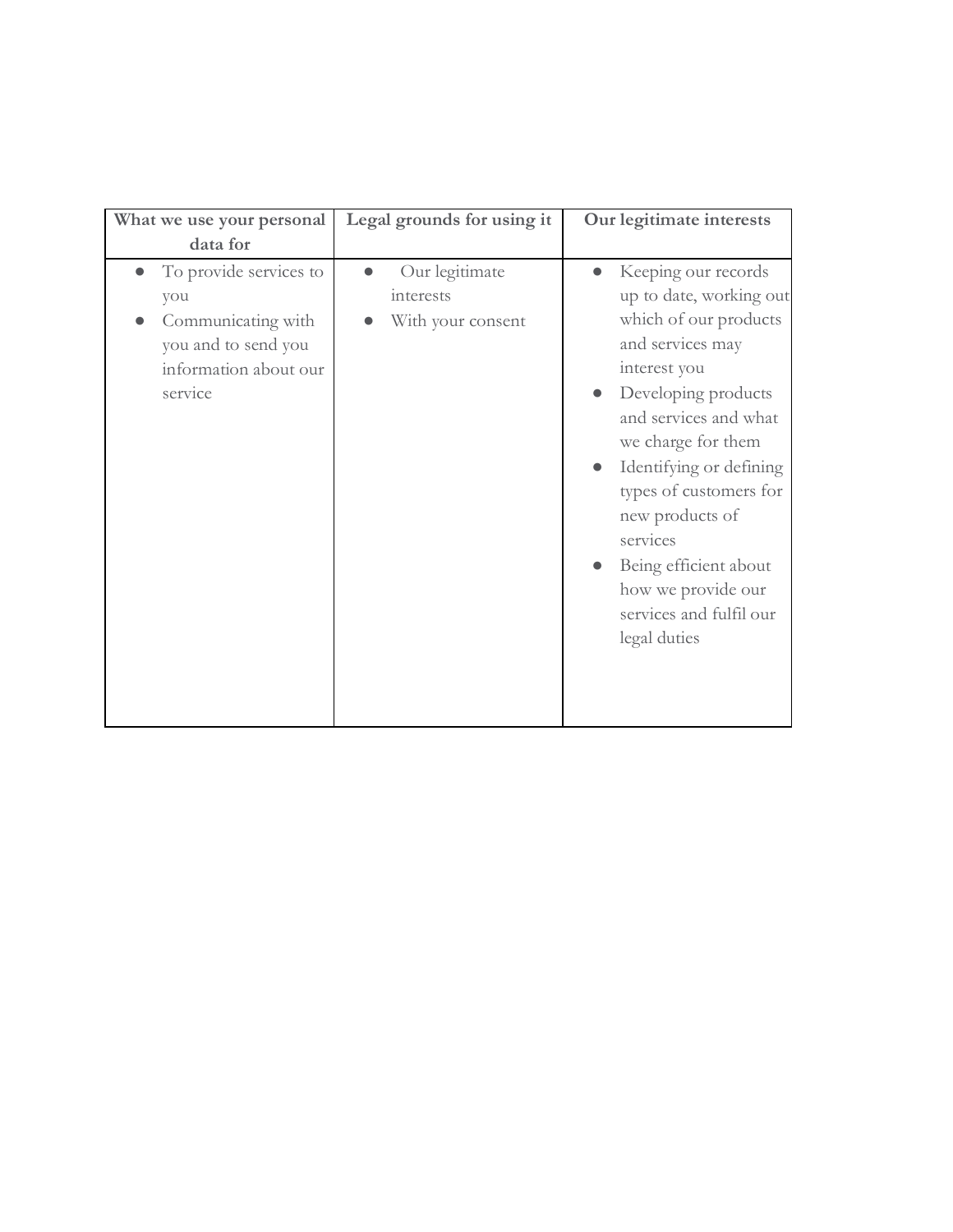| To communicate with<br>you and manage our<br>relationship with you<br>To personalise and<br>improve your customer<br>experience<br>To inform you about<br>our news and offers<br>that we think you<br>might be interested in<br>(See more detail below under<br>the heading 'How we use your<br>data to personalise the service<br>we offer you') | Our legitimate interests<br>With your consent | Keeping our records<br>up to date, working out<br>which of our products<br>and services may<br>interest you<br>Developing products<br>and services and what<br>we charge for them<br>Identifying or defining<br>types of customers for<br>new products of<br>services<br>Being efficient about<br>how we provide our<br>services and fulfil our<br>legal duties |
|---------------------------------------------------------------------------------------------------------------------------------------------------------------------------------------------------------------------------------------------------------------------------------------------------------------------------------------------------|-----------------------------------------------|-----------------------------------------------------------------------------------------------------------------------------------------------------------------------------------------------------------------------------------------------------------------------------------------------------------------------------------------------------------------|
| To run our business in<br>an efficient and proper<br>way<br>To fulfil our<br>administrative<br>purposes including<br>accounting, billing and<br>audit<br>To improve our<br>services<br>To manage how we<br>work with other<br>companies that provide<br>goods and services to<br>us and our customers<br>To protect our<br>business interests     | Our legitimate interests<br>Our legal duty    | Being efficient about<br>how we provide our<br>services and fulfil our<br>legal duties<br>Identifying ways to<br>improve the way we<br>deliver services to our<br>customers                                                                                                                                                                                     |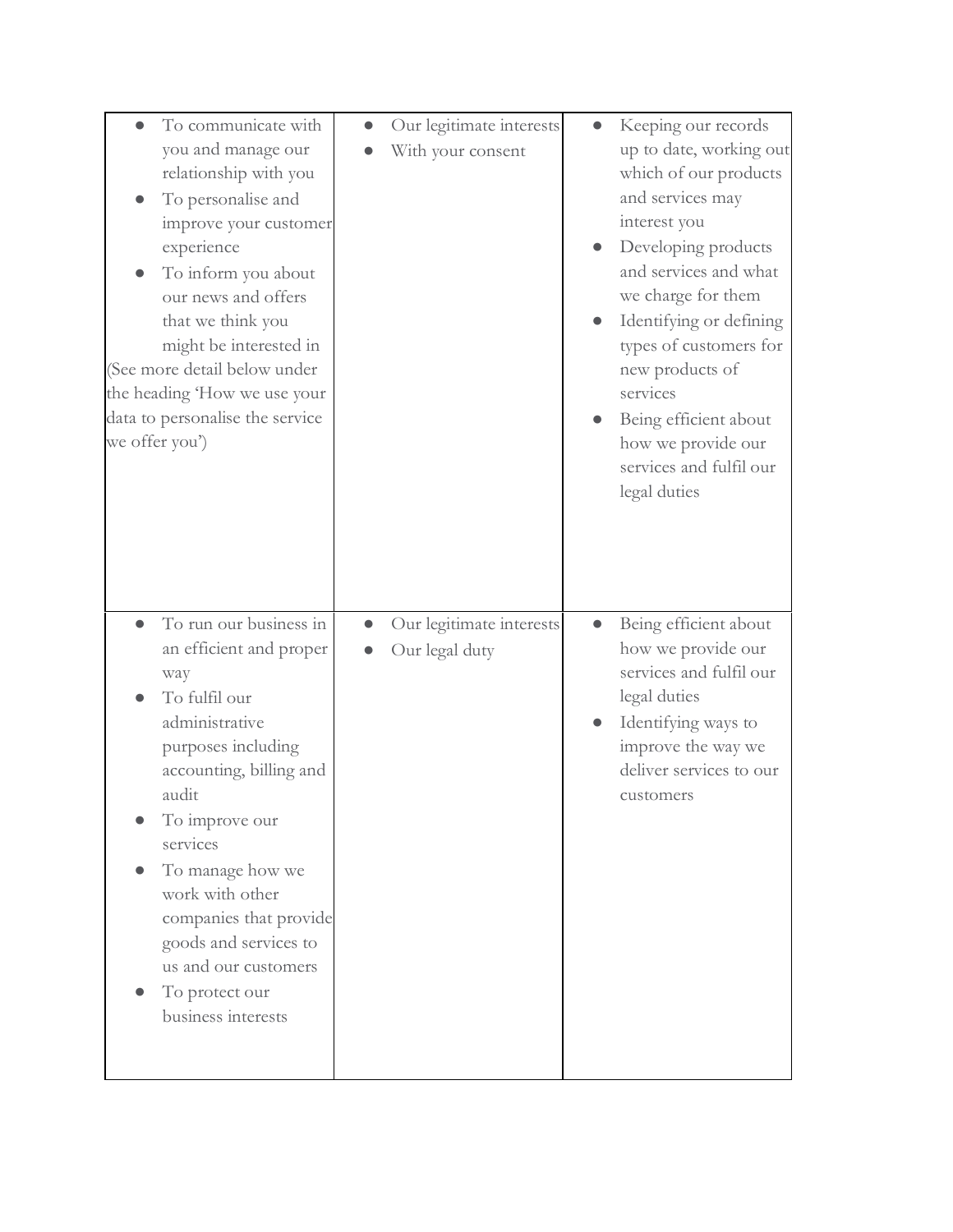| • To develop and               | • Our legitimate interests | Being efficient about<br>$\bullet$ |
|--------------------------------|----------------------------|------------------------------------|
| manage our brand,              | $\bullet$ Our legal duty   | how we provide our                 |
| products and services          |                            | services and fulfil our            |
| $\bullet$ To test new products |                            | legal duties                       |
| and services                   |                            | Identifying ways to<br>$\bullet$   |
|                                |                            | improve the way we                 |
|                                |                            | deliver products and               |
|                                |                            | services to our                    |
|                                |                            | customers                          |
|                                |                            |                                    |

### **4. How we use your data to personalise the service we offer you**

We use the data we collect about you from different sources and touch points to try to understand more about you and your preferences, so that we can personalise the service we offer to you. We use the information from these different sources in the following ways:

- to help us communicate with you.
- to understand more about your preferences and your purchasing habits

# **5. Marketing: How to manage the marketing messages you receive**

We may send you marketing communications by email if you have indicated that you are happy to receive such emails. Our marketing communications include information about our new and existing services, special offers we think you might like and other tailoring services and products which we think might be useful to you when ordering with us.

If you have previously opted-in to receiving emails from us, use the preference centre to tell us specifically what you are interested in hearing about, or to opt out of receiving marketing emails from us at all. You can update your preferences at any time. You can also opt out of receiving marketing emails by clicking on the unsubscribe link which we include in all our marketing emails.

Please note that if you tell us that you do not wish to receive marketing emails, you will still receive service emails to inform you that your product is ready. This is so that we can perform the contract we have with you.

Please note that if you ask us to stop sending marketing emails, we will keep a note of your personal information and your request so that we can make sure you are excluded from the emails when they are sent out.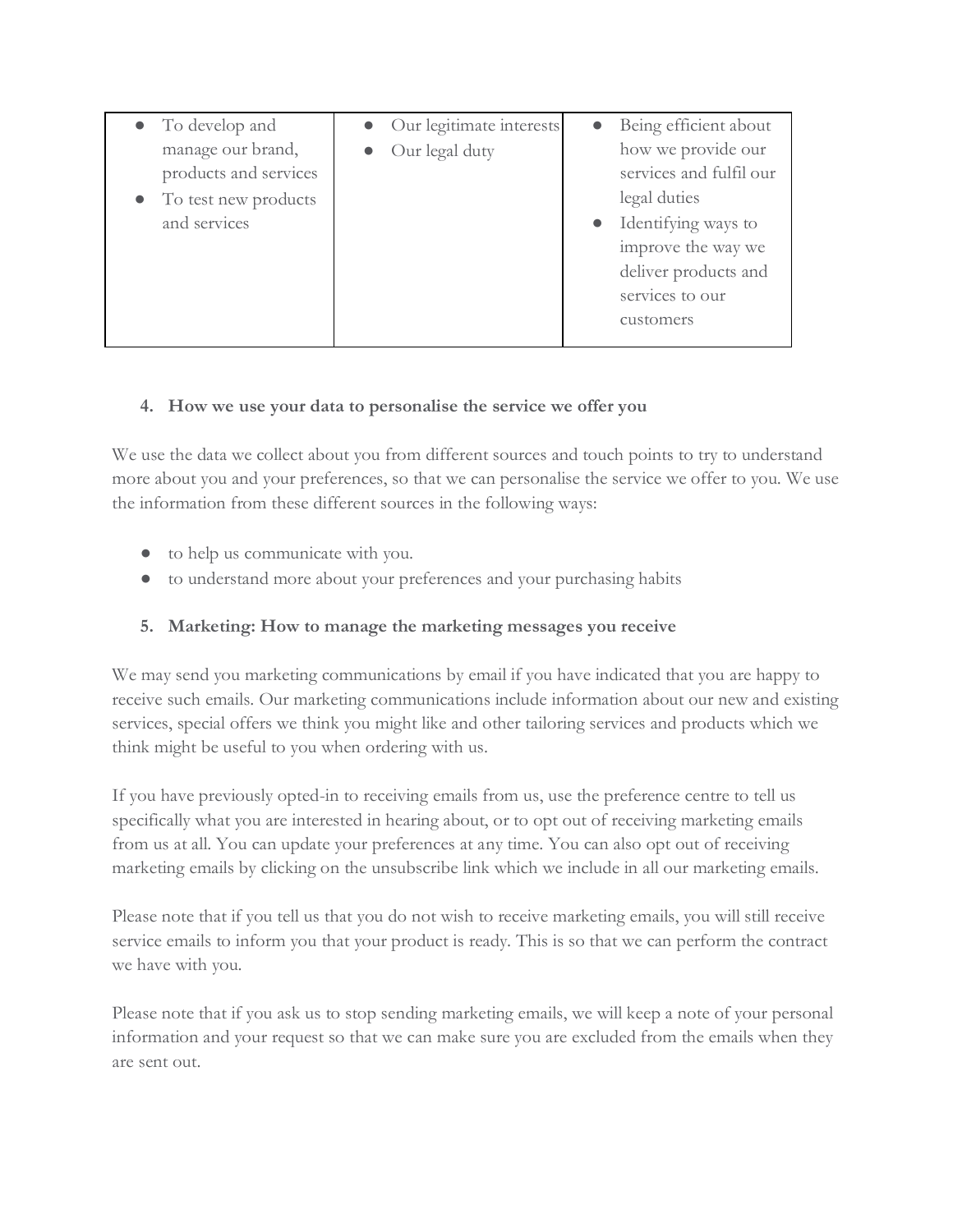#### **6. How long we keep your data**

We keep your data only for as long as we need it. How long we need data depends on what we are using it for, whether that is to provide services to you, for our own legitimate interests (described above) or so that we can comply with the law.

We will actively review the information we hold and when there is no longer a customer, legal or business need for us to hold it, we will either delete it securely or in some cases anonymise it.

### **7. How we protect your data**

We protect your personal data against unauthorised access, unlawful use, accidental loss, corruption or destruction.

We use technical measures such as p**assword protection** to protect your data and the systems they are held in. We also use operational measures to protect the data, for example by limiting the number of people who have access to the databases in which our information is held.

### **8. Sharing your data**

We do not share any of your personal data with any third party.

# **9. Your rights**

You are entitled to see copies of all personal data held by us and to amend, correct or delete such data. You can also limit, restrict or object to the processing of your data.

If you gave us your consent to use your data, e.g. so that we can send you marketing emails, you can withdraw your consent. Information about how to stop receiving marketing communications is set out above under the heading **'Marketing: How to manage the marketing messages you receive'**. Please note that even if you withdraw your consent, we can still rely on the consent you gave as the lawful basis for processing your data before you withdraw your consent.

You can object to our use of your data where we rely on our legitimate interests to do so. We explained the legitimate interests we rely in the table above under the heading '**How we use your personal data**'.

To raise any objections or to exercise any of your rights, you can send an email to us at info@atailorscut.com or you can write to us at **A Tailor's Cut, 24 Hanover Sq. Lower Ground, W1S 1JD.** When you get in touch, we will come back to you as soon as possible and where possible within one month. If your request is more complicated, it may take a little longer to come back to